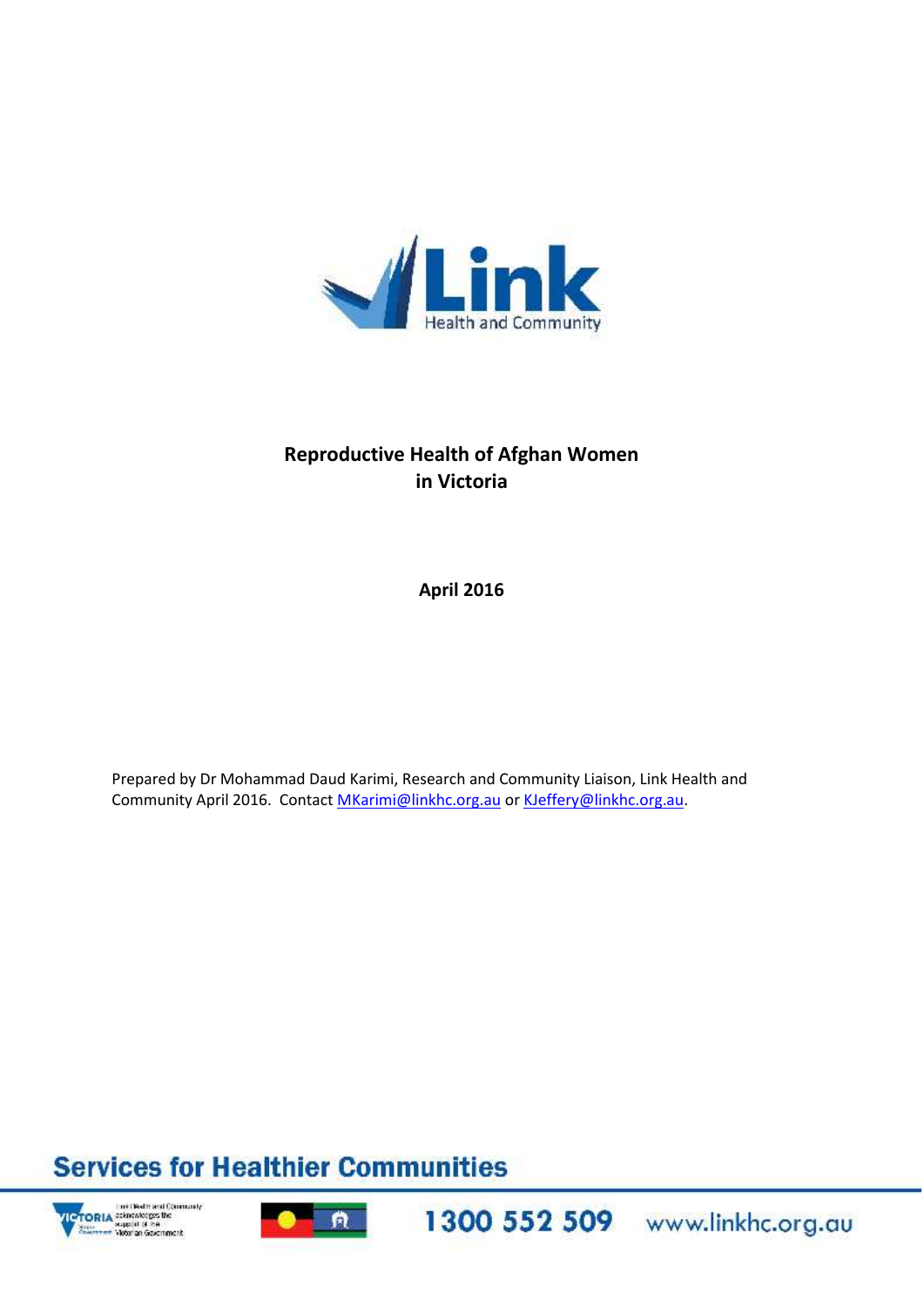## **Background**

Link Health and Community is a community-based health service that provides an extensive range of health services within the City of Monash and surrounding areas. Link HC aims to be widely known as a vital, caring and sustainable organization that actively engages the community and provides a range of accessible and supportive services and programs that improve people's health and wellbeing (Strategic Plan, Link Health and Community, 2012- 2017). Under Link HC's strategic priorities, the organization aims to expand the range of high priority services in the Eastern and South-Eastern areas of Melbourne and to position the organization as an important partner and contributor to the development of a robust primary health care system (Strategic Plan, Link Health and Community, 2012-2017).

Link HC's programs have been developed to meet the health needs of its local population and to provide accessible and affordable health and social services particularly to those most in need. The programs provided by Link HC are supported by funding from the Victorian and Commonwealth Governments (Link Health and Community, Annual Report, 2013).

## **Health Situation in Afghanistan**

Afghanistan is a land-locked country located in the South Central Asia. In the aftermath of more than three decades of war and instability, the country has lost its main infrastructures, which has led to the worst socioeconomic indicators in the world.

The Ministry of Public Health Afghanistan with support from its national and international partners conducted a national Afghanistan Mortality Survey in 2010. Following are some of the main findings from the study:

- Life expectancy at birth in Afghanistan for girls and boys born during the five years prior to the survey, is approximately 64 years. It has improved significantly compared to the previous years (Afghanistan Mortality Survey-AMS, 2010).
- Maternal mortality ratio has dropped to 453 per 100,000 live birth. Pregnancy-related deaths are a leading cause of death for women in their childbearing years. 41 percent of deaths to women in their childbearing years in Afghanistan are due to pregnancy related causes. It is estimated that under current conditions approximately 1 in every 50 women in Afghanistan will die from a pregnancy-related cause during her lifetime. The lifetime risk of pregnancy-related death is five times as high in rural areas as in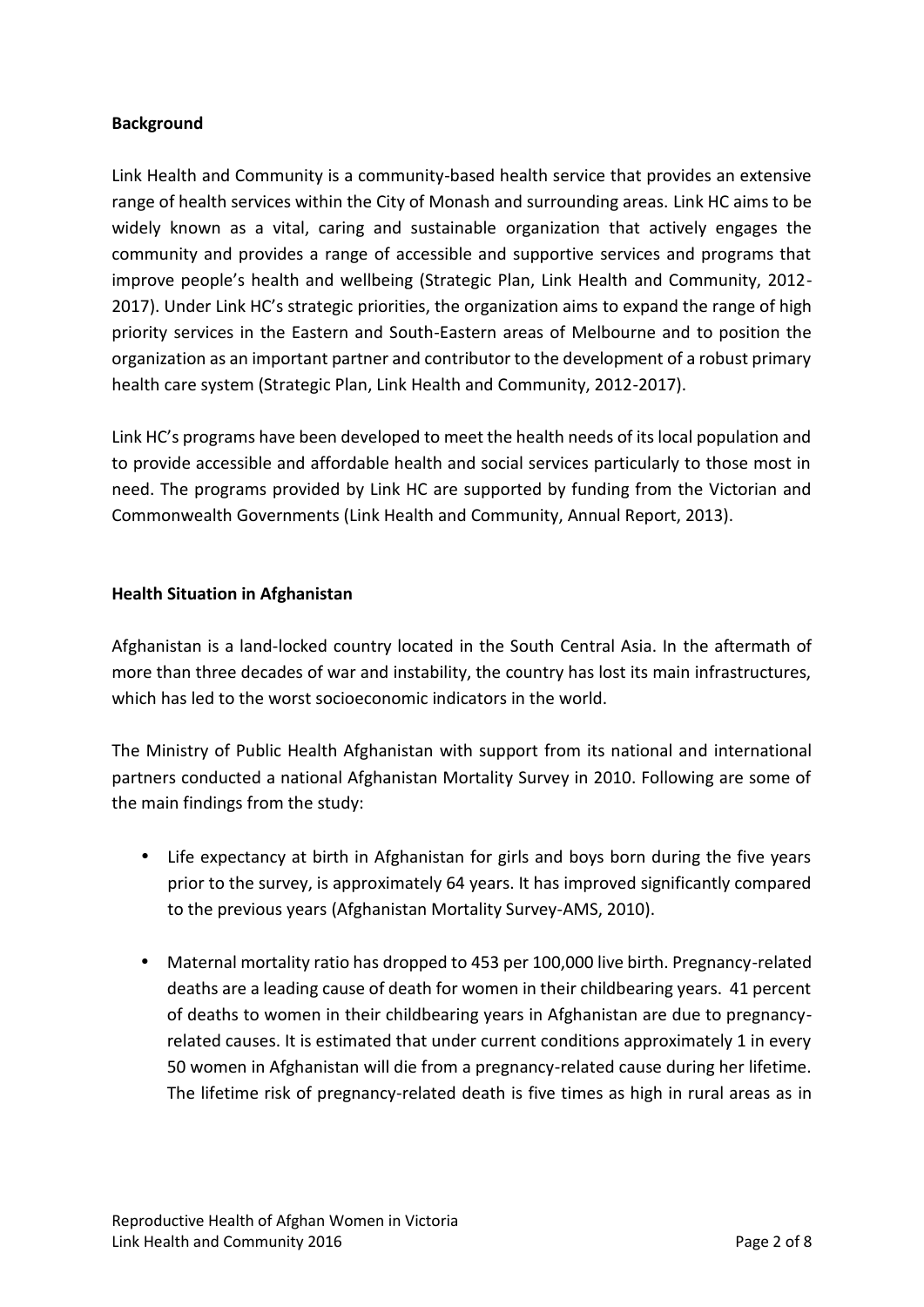urban areas (AMS, 2010). By comparison the maternal mortality ratio (MMR) for the period 2008–2012 for Australia is 7.1 per 100,000 women who gave birth (Australian Institute of Health and Welfare and University of New South Wales, 2015).

- Maternal conditions are responsible for one in five deaths to women at ages 15-59 years in Afghanistan. Haemorrhage is by far the leading cause of maternal deaths (56 percent). Eclampsia is associated with one-fifth of maternal deaths and prolonged or obstructed labour with 11 percent of maternal deaths. The percentage of maternal deaths attributed to sepsis is relatively low (5 percent). Also, indirect causes of maternal death—pre-existing conditions and diseases aggravated by pregnancy and delivery—are relatively rare (5 percent), which may be due to underreporting of such causes (AMS, 2010).
- In Afghanistan it is evident that three in five mothers (60 percent) received ante natal care (ANC) from skilled birth attendants (SBAs), that is, a doctor or nurse/midwife, for their most recent birth, while thirty-seven percent of women received no ANC at all. Eighty-five percent of urban mothers receive ANC from an SBA, compared with only 54 percent of rural mothers, only 60% of mothers were protected against neonatal tetanus and only 28 percent of women received postnatal care for their last birth (AMS, 2010). By comparison, 89.6% of Australian mothers born in English speaking countries benefit from antenatal care before 20 weeks of gestation (Multicultural Centre for Women's Health, 2010). The proportion of women attending 5 or more antenatal visits varies only slightly by remoteness and socioeconomic disadvantage (Australian Institute of Health and Welfare 2013).
- More than one-fifth of currently married women in Afghanistan use some method of family planning (22 percent), with the vast majority (20 percent) using a modern method (AMS, 2010). By comparison, contraceptive prevalence rate of both some method and current methods in Australian general population is 71% (Multicultural Centre for Women's Health, 2010).
- The under-5 mortality rate for Afghanistan is in the range of 102-105 death per 1000 live birth and the infant mortality rate is 77 deaths per 1,000 births. The survival of infants and children also is strongly influenced by the mother's age at birth; mortality is higher among children born to mothers under age 20 and in the age range 40-49 years than children born to mothers in the middle age ranges. Short birth intervals reduce a child's chance of survival; children born within two years of a previous birth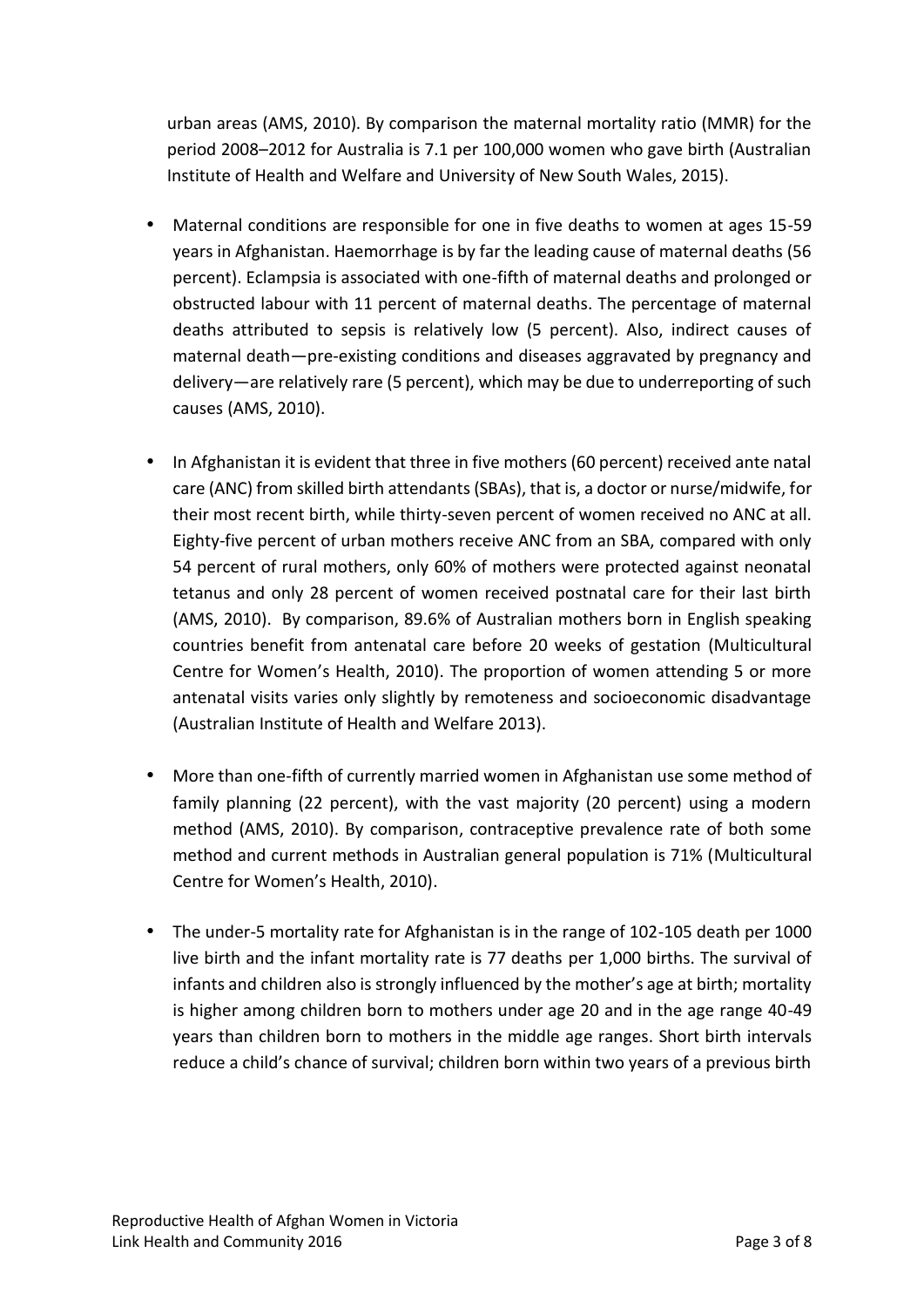are one and a half times as likely to die during the first year of life when compared to children born two years after an older sibling (AMS, 2010).

If comparisons are made among the data found by the Afghan Health Survey, 2006, the Maternal Mortality in Four Districts of Afghanistan, 1999-2002 and the Afghanistan Mortality Survey, 2010, luckily, there are tremendous improvements in various health indicators in a period of 5-8 years in Afghanistan, however still there is much room for improvement.

Current evidence suggests that migrant and refugee women in Australia have poorer health outcomes and are at greater risk of developing adverse health conditions than women born in Australia. The maternal death rate is disproportionately higher for women born in non- English speaking countries. In 2000-02, 16.5% of all the births in Australia were to women born in non-English speaking countries; yet women born in non-English speaking countries accounted for at least 22% of all maternal deaths (where country of birth was known) (Multicultural Centre for Women's Health, 2010). This suggests the probability of a link between maternal deaths in Australia and the reproductive history of women in their home countries.

Further research is needed to identify the reproductive health status of the Afghanistan-born women living in Australia.

## **Victoria's Afghanistan-born Population**

In Victoria the number of arrivals of people born in Afghanistan increased from 2,308 in 1991- 2000 to 6,019 in 2001-2010 (Victorian Community Profiles, 2011 Census). It should be noted that age and gender distribution of Afghanistan born refugees is different to the population structure of Victorians generally. The ratio of males per 100 females is 136. The Afghanistan born population of Victoria is also younger than the population of Victorians generally, with 59% between the ages 19-44 years (Victorian Community Profiles, 2011). Considering the age pattern of Afghanistan-born population and large number of Afghan population in Victoria, and the poor health indicators among women of reproductive age in Afghanistan, a great proportion of Afghan refugees in Victoria might be predisposed to poor reproductive health consequences.

The Cities of Greater Dandenong ( $2^{nd}$ ), Monash ( $5^{th}$ ) and Kingston ( $19^{th}$ ) are among the top twenty Local Government Areas (LGA) in Victoria for the number of Afghanistan-born residents in 2011. The Greater Dandenong LGA constitutes 25.3% (2,520) of the Afghanistan born population Victoria, while the City of Monash LGA is the residence for 2.3% (232) and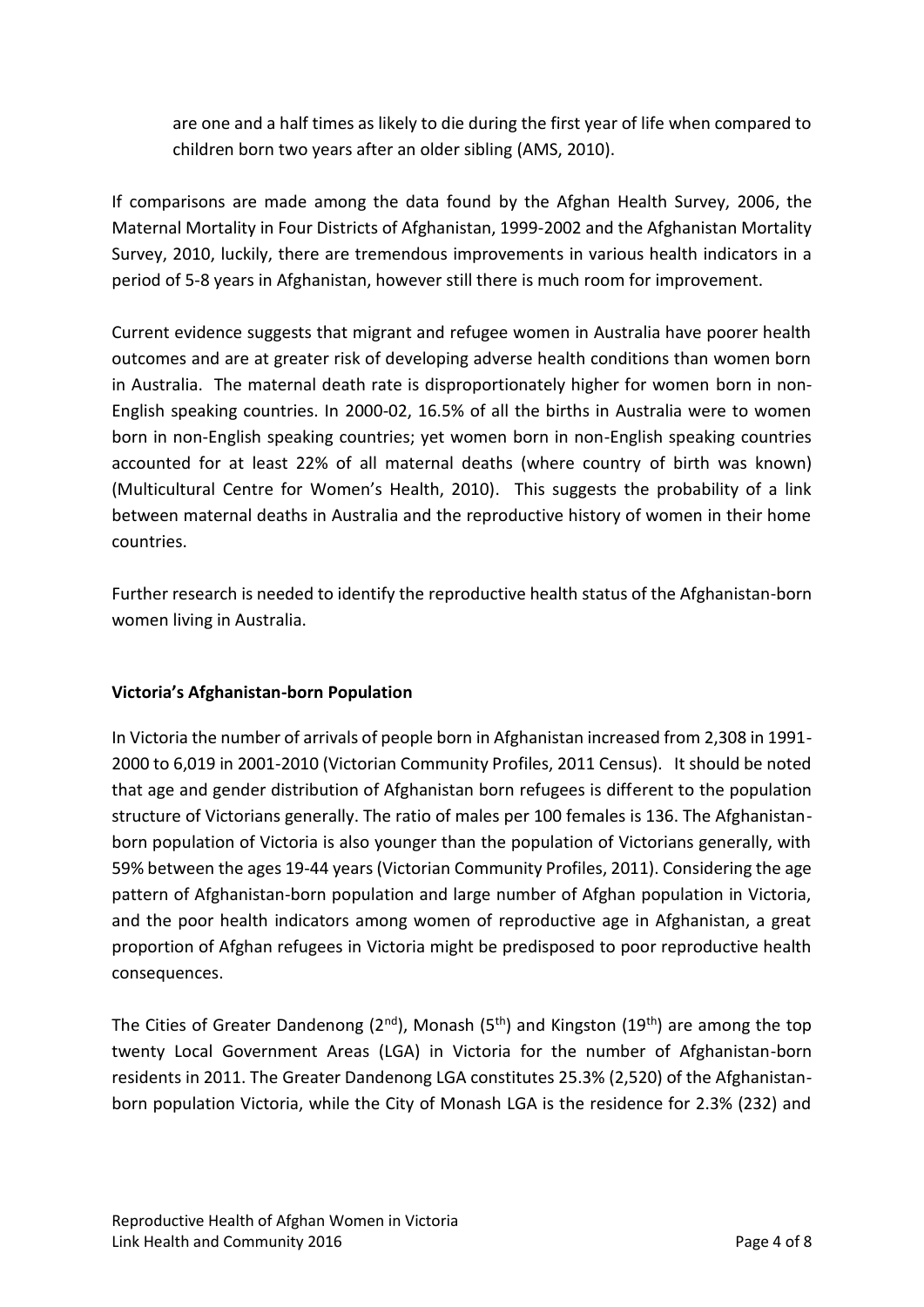the City of Kingston is for 0.5% (53). Neighbouring Casey LGA has the largest number of Afghanistan-born residents in Victoria (44.6%, 4,437 people). Almost 35% of all the Afghanistan-born population of Australia live in Victoria (9,944 people), the primary destination state ahead of New South Wales (Victorian Community Profiles, 2011 Census).

These statistics do not include arrivals since the last Census. The Afghanistan-born population has increased with resettlement of refugees (including family reunion) and arrivals of asylum seekers now living in the community on bridging visas in the suburbs of Greater Dandenong and Casey. Refugees and arrivals from Pakistan will also include displaced people who are ethnically Afghan.

## **Health Needs and Issues**

According to the Southern Academic Primary Care Research Unit (SAPCRU, 2011), local refugee residents (in Greater Dandenong LGA and Casey LGA) are 23% more likely to present to a public hospital emergency department and 47% more likely to be admitted to hospital than other residents in the region. Preliminary analysis shows that refugees are more likely than non-refugees to be discharged from regional public hospitals with diagnoses related to: mental health (psychosis, anxiety/somatisation and depression), obstetric complications (female genital mutilation or circumcision, foetal death in utero and stillbirths) and infectious diseases (tuberculosis). Across the region, the bulk of refugee specific primary care is delivered by general practice and refugee health nurses, although it is clear that the Refugee Health Clinic at the Dandenong Hospital and, by default, hospital emergency services also deliver primary care services.

A recent study of Afghan community health needs conducted by Link Health and Community found that family violence, forced marriages, gender inequality, low knowledge about family planning, and poor knowledge about sexual health are common among Afghan in Greater Dandenong, Monash and Kingston (Link Health and Community, 2015-2016). This study involved extensive consultation with Afghan community organisations and with agencies providing services and support to the Afghan community.

Low level of contraceptive prevalence rate and poor nutrition among Afghan women in their home country have led to multiple pregnancies, miscarriages, low birth weight, stillbirth and poor birth spacing that would contribute to poor health consequences specially in older age. For example there is probability of developing faecal incontinence, urine incontinence, rectal prolapse, anal fissure, haemorrhoid, and endometrial and cervical cancer. Poor monitoring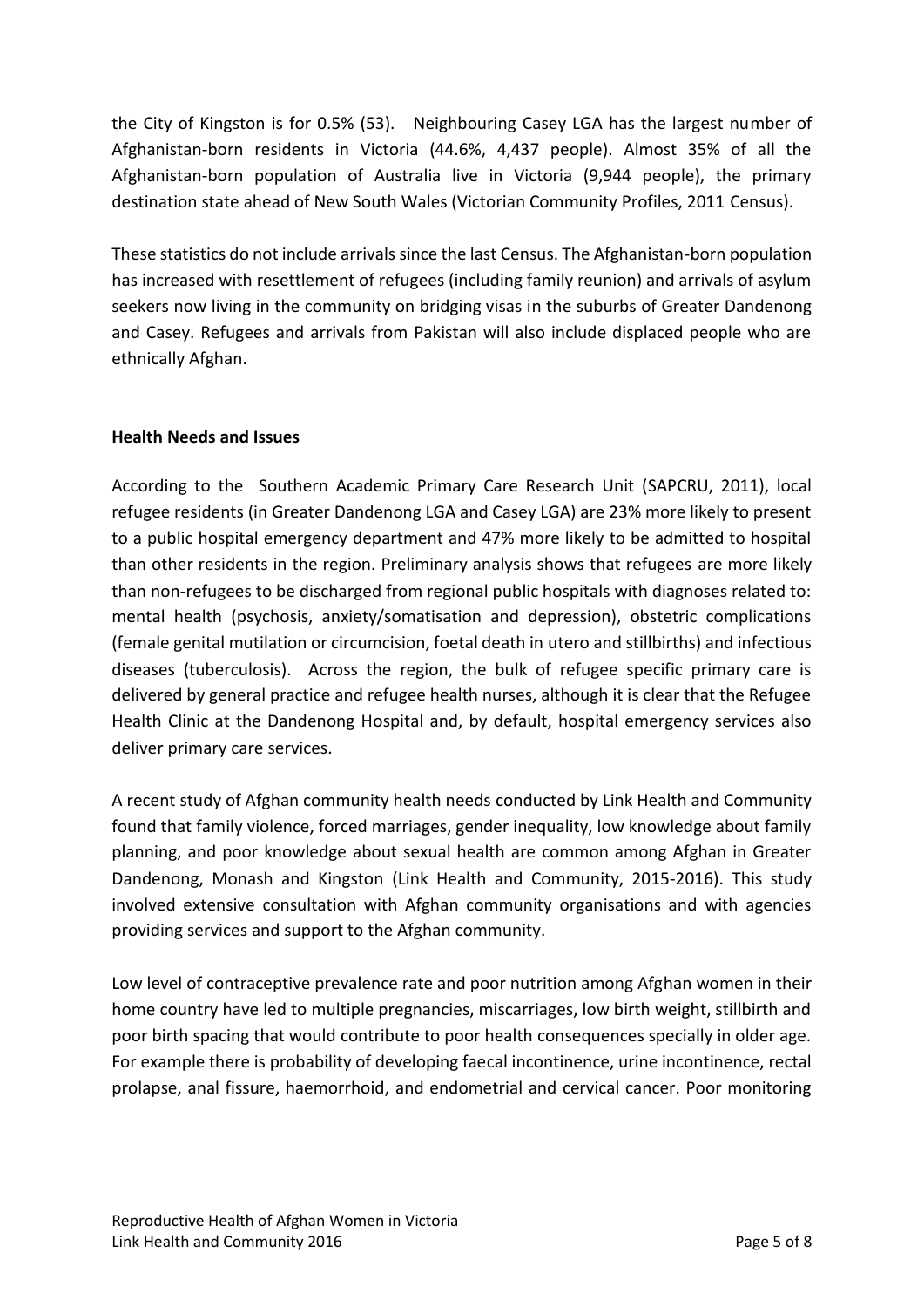systems for Pap smear screenings, no vaccinations for human papilloma virus and poor gynaecological check-ups among women in Afghanistan might also contribute to the high incidence and prevalence of both cervical and endometrial cancers among Afghan women of older age in Australia.

Considering the fact that most of the deliveries in rural areas in Afghanistan and in the refugee camps in Pakistan and Iran, are assisted by non-skilled traditional birth attendants and even in remote areas by illiterate grandmothers, this might contribute to the poor health outcomes in older age among Afghan women in Australia. For instance there might be increased chances of menorrhagia, dysmenorrhea, anaemia, early onset of menopause, and anxiety and depression pertaining to that. Moreover, early age of marriage that result in increased fertility rate, could be considered another contributory factor to the poor health outcomes among Afghan women.

It should be noted that there are no routine breast cancer screening programs in Afghanistan. A large number of breast cancer cases in Afghanistan have remained hidden or diagnosed at very late stage because of lack of screening programs at the health system level and stigma pertaining to that at the individual and family levels. Hence, breast cancer might be one of the main health problems among Afghan women in Australia at the later stage of life.

Keeping in mind that eclampsia is associated with one-fifth of maternal deaths and that the prevalence of diabetes in Afghanistan is around 6.6% (International Diabetes Federation 2015), there might be the possibility of high incidence and prevalence of gestational diabetes, post gestational diabetes and high blood pressure among Afghan women in Australia.

## **Rationale for Further Research**

Given the high maternal mortality ratio and heavy burden of reproductive health diseases among Afghans in their home country as well as in Australia, and the health consequences for Afghan women in the later age of reproductive life, the Afghan women who fall under the above mentioned category might deserve priority for more targeted preventative and early health interventions. This report aims to increase awareness and understanding of the reproductive health needs and awareness of Afghans' women on the current reproductive health and counselling services in the aforementioned areas. Further research is needed.

## **Objectives:**

 Identify barriers to accessing reproductive health services, including preventative and early intervention services among Afghan women of reproductive age.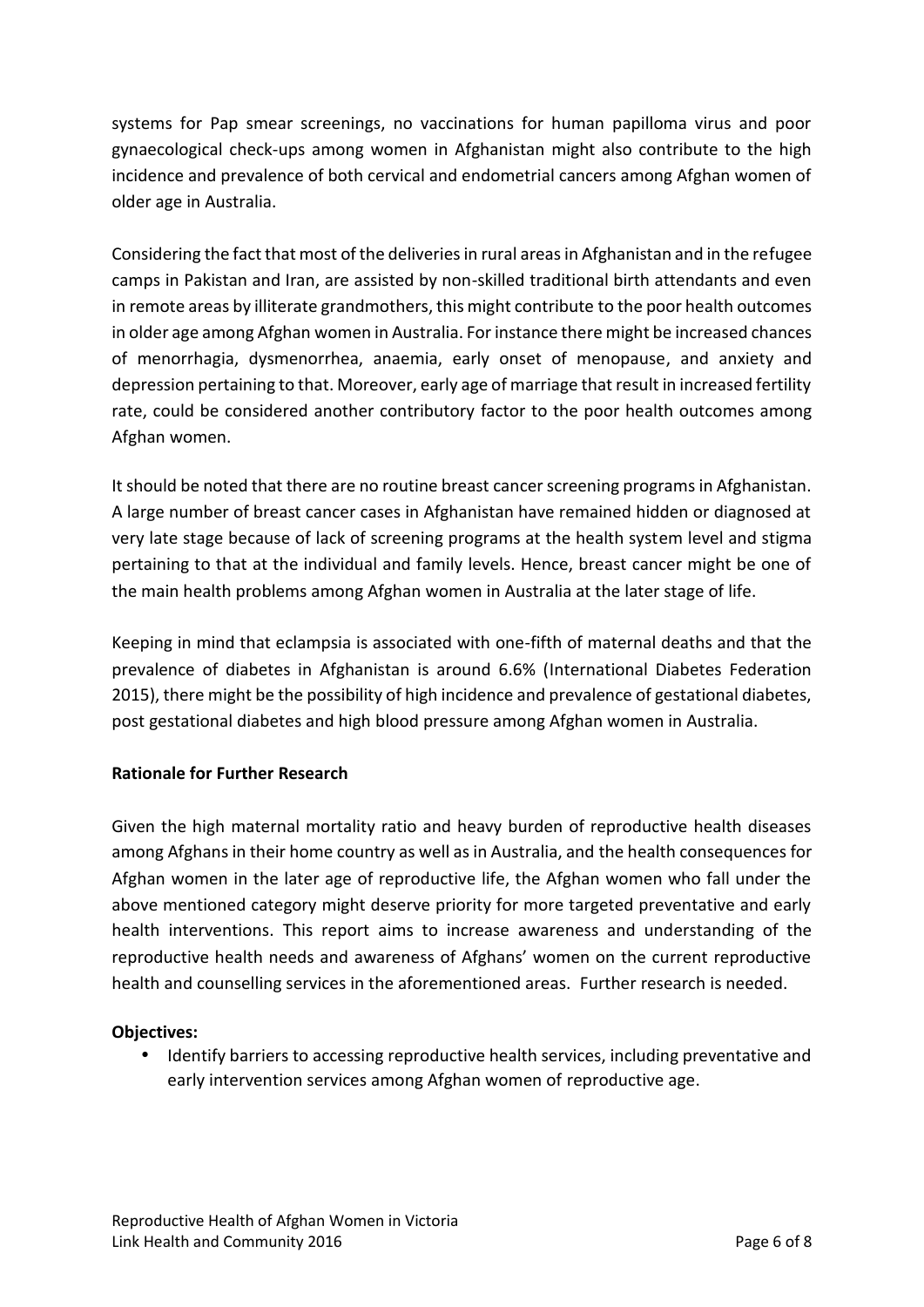- Determine the prevalence of health problems as consequences of poor reproductive health problems in their home country
- Determine Afghan women's perception and experience of reproductive health and counselling services
- Identify interventions that might better respond to the current health and reproductive problems among the target group

#### **Method:**

Focus group discussion and interview could be conducted among Afghans women of reproductive age. Around 20 women from different location, ethnicity and date of arrival in Australia could be included in the study. A female facilitator would conduct the focus group discussion and interview. The focus group discussion and interview would be audio recorded throughout the sessions after getting consent from each participant. All the study participants would be assured of the information privacy and confidentiality. Data would be stored securely in the Microsoft word software and analyzed thematically.

#### **Ethics approval:**

Ethics approval may be needed for this project.